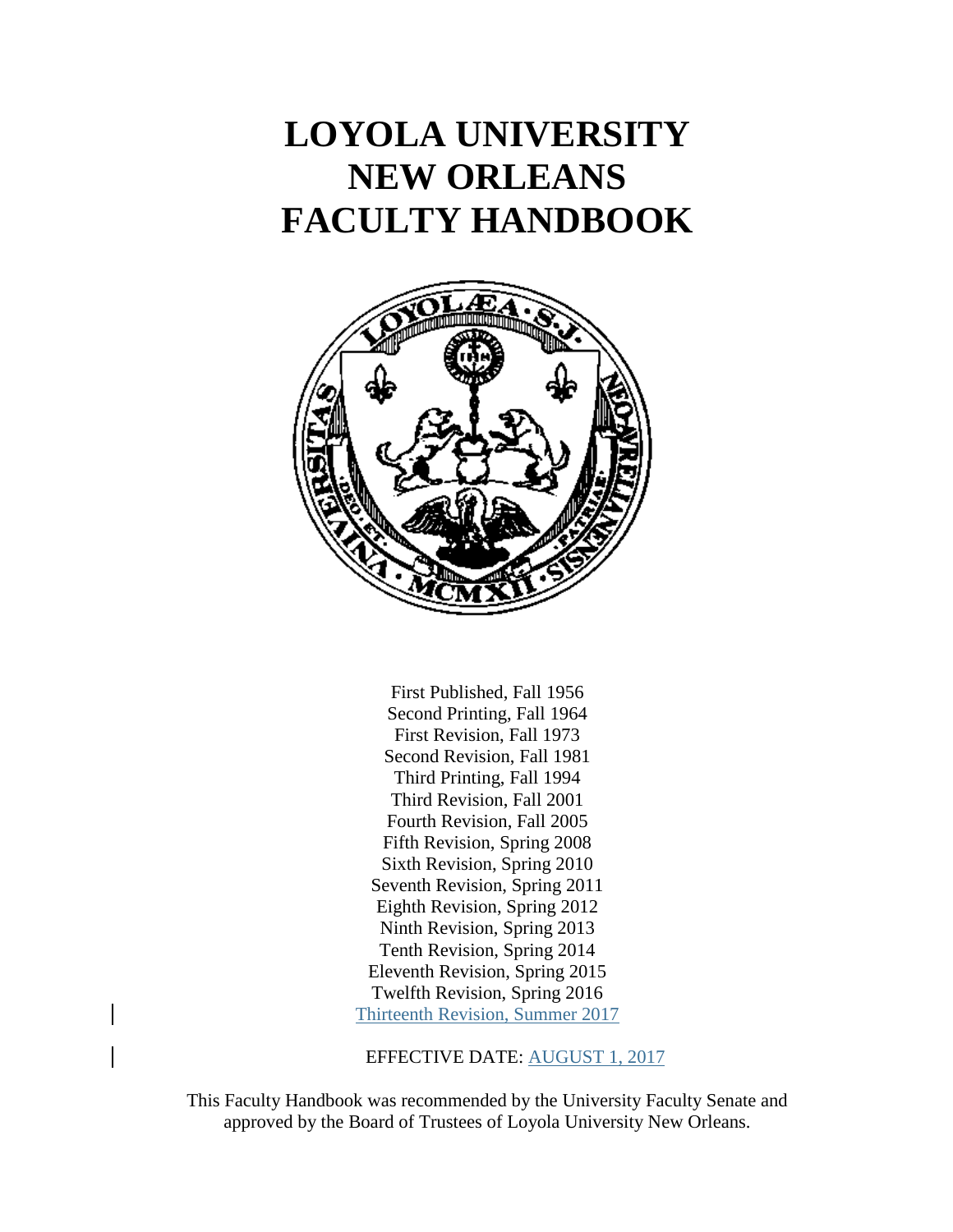# **TABLE OF CONTENTS**

## **INTRODUCTION**

| A.        | History of the University                                 | $1 - 1$  |
|-----------|-----------------------------------------------------------|----------|
| <b>B.</b> | <b>Goals Statement</b>                                    | $1 - 2$  |
| C.        | <b>Statement of Educational Purpose</b>                   | $1 - 10$ |
| D.        | Loyola Character and Commitment Statement                 | $1 - 11$ |
| E.        | Policy on Affirmative Action/Equal Opportunity Employment | $1 - 14$ |
| F.        | Discrimination and Harassment Policy                      | $1 - 15$ |

# **UNIVERSITY ADMINISTRATIVE STRUCTURE**

| A. The Loyola University New Orleans Corporation | $2 - 1$ |
|--------------------------------------------------|---------|
| B. Board of Trustees                             | $2 - 1$ |
| C. President                                     | $2 - 2$ |
| D. Provost                                       | $2 - 3$ |
| E. Vice Presidents                               | $2 - 3$ |
|                                                  |         |

# **UNIVERSITY ACADEMIC STRUCTURE**

| A. Academic Units                   |         |
|-------------------------------------|---------|
| B. Deans                            | $3 - 1$ |
| C. College Administrative Structure |         |

# **THE ORDINARY FACULTY**

| A.        | Norms for Appointment and Advancement                   | $4 - 1$ |
|-----------|---------------------------------------------------------|---------|
| <b>B.</b> | Application of the Norms for Advancement in Rank        | $4 - 5$ |
|           | C. Exceptions to the Norms for Advancement in Rank      | $4 - 5$ |
| D.        | Procedures for New Appointments to the Ordinary Faculty | $4 - 6$ |
| E.        | Procedures for Promotion in Rank                        | $4 - 6$ |
|           | F. Effective Date of Promotion                          | $4 - 8$ |
| E.        | Annual Review of Non-tenured Faculty                    | $4 - 8$ |
| G.        | Procedures for Review of Non-Renewal of                 |         |
|           | <b>Probationary Appointments</b>                        | 4-8     |

## **TENURE**

| А. | Norms for Granting Tenure        |         |
|----|----------------------------------|---------|
|    | B. Procedure for Deciding Tenure | $5 - 2$ |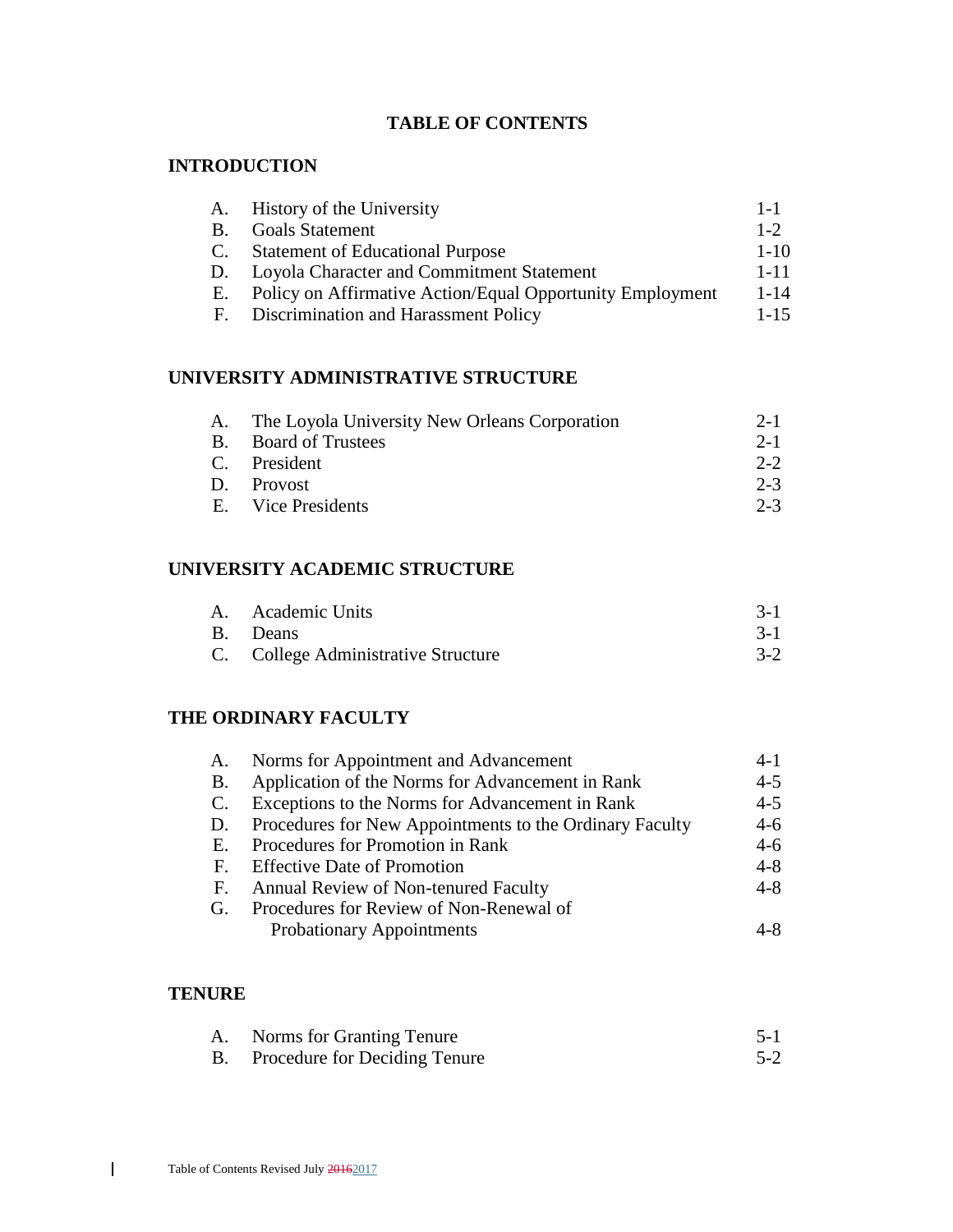## **CONTRACTUAL STATUS OF ORDINARY FACULTY**

| A.        | <b>General Policy</b>                            | $6-1$   |
|-----------|--------------------------------------------------|---------|
| <b>B.</b> | <b>Contractual Status of Tenured Faculty</b>     | $6-1$   |
| C.        | <b>Contractual Status of Non-tenured Faculty</b> | $6 - 2$ |
|           | D. Full-time Employment                          | $6 - 3$ |
|           | E. Sabbatical Leave Policy                       | $6 - 4$ |
|           | F. Academic Leave                                | $6-6$   |
|           | G. Leave of Absence Without Pay                  | $6 - 7$ |
| Н.        | <b>Bilateral Contractual Responsibilities</b>    | $6 - 7$ |
|           | <b>Emeritus Status</b>                           | $6 - 7$ |

### **PROFESSIONAL RESPONSIBILITIES OF ORDINARY FACULTY**

| A.        | Support of Institutional Goals                | $7-1$   |
|-----------|-----------------------------------------------|---------|
| <b>B.</b> | Protection of Rights                          | $7-1$   |
| C.        | <b>Specific Professional Responsibilities</b> | $7 - 2$ |
| D.        | <b>Faculty Teaching Assignments</b>           | $7-3$   |
| Е.        | <b>Faculty Teaching Load</b>                  | $7-3$   |
| F.        | <b>Responsibilities of Faculty Status</b>     | $7-5$   |

#### **PROFESSIONAL RIGHTS OF THE FACULTY**

| A. Individual Rights of Faculty Members | -8-1  |
|-----------------------------------------|-------|
| B. Collective Rights of the Faculty     | $8-1$ |
| C. Academic Freedom                     | $8-3$ |
| D. Grievance Procedure                  | $8-4$ |

#### **TERMINATION OF FACULTY APPOINTMENT**

| A.           | <b>Specific Causes for Termination</b>                   | $9-1$    |
|--------------|----------------------------------------------------------|----------|
| B.           | Suspension from Exercise of Faculty Status               | $9 - 2$  |
| $\mathbf{C}$ | Procedures for Contract Termination for Cause            | $9 - 5$  |
| D.           | Procedures for Termination for Medical Reasons           | $9 - 7$  |
| Е.           | Procedure for Termination Because of Discontinuances     | $9 - 8$  |
| Е.           | Procedures for Termination Because of Financial Exigency | $9 - 10$ |
|              |                                                          |          |

#### **THE SUMMER SESSION**

| A. Obligations    | $10-1$ |
|-------------------|--------|
| B. Eligibility    | $10-1$ |
| C. Priority       | $10-1$ |
| D. Responsibility | $10-1$ |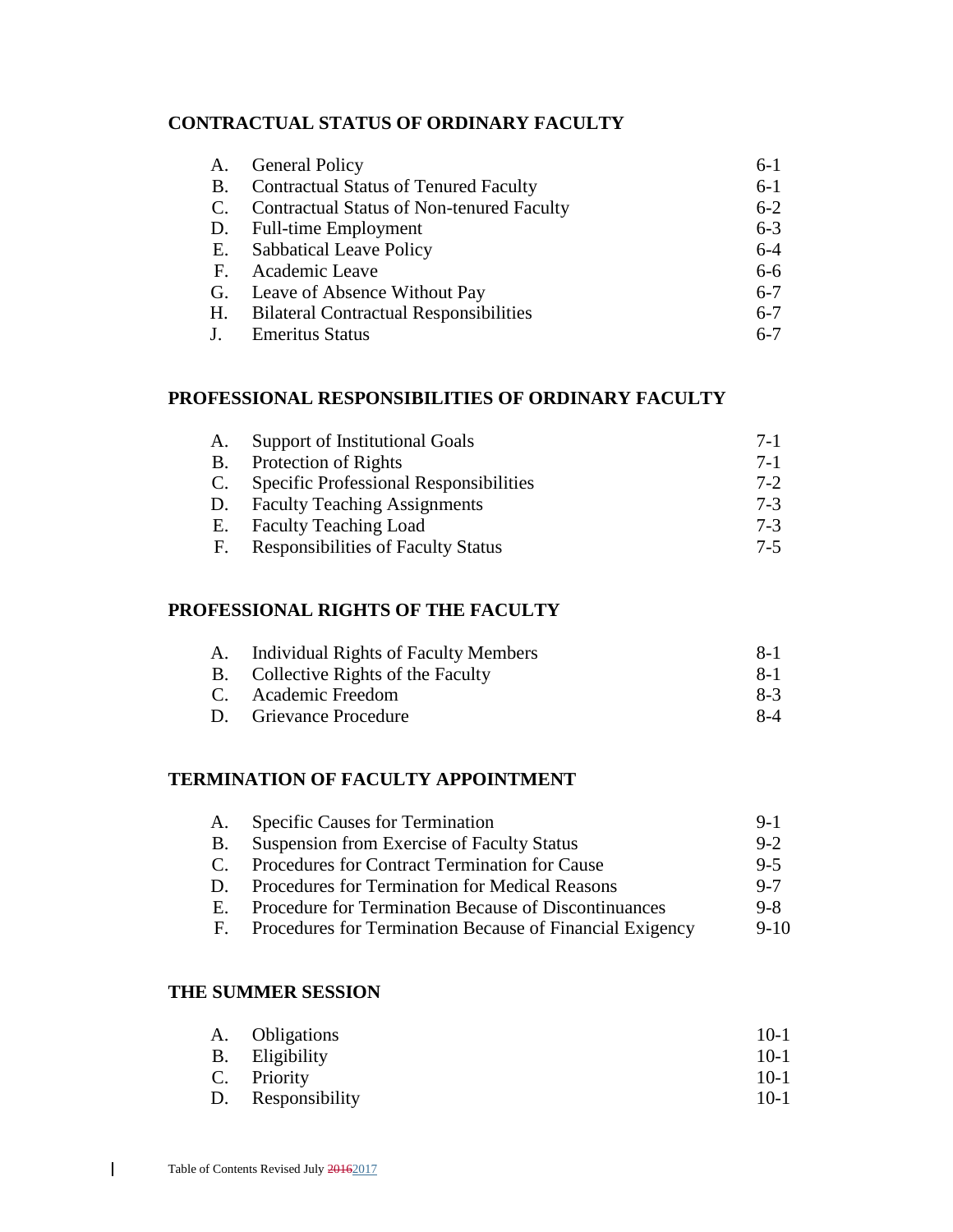#### **LOYOLA UNIVERSITY NEW ORLEANS LIBRARIES**

|    | The University Library | $11 - 1$ |
|----|------------------------|----------|
| m. |                        |          |

#### II. The Law Library 11-6

### **LAW CLINIC FACULTY**

| A.        | Norms for Appointment and Advancement on the          |           |
|-----------|-------------------------------------------------------|-----------|
|           | Non-tenure-track in the Law Clinic                    | $11A-1$   |
| <b>B.</b> | Norms for Appointment to the Rank of Clinic Professor | $11A-2$   |
| C.        | Arrangements for All Full-time Clinic Faculty Who     |           |
|           | are Appointed Under the Provisions for This Chapter   | $11A-4$   |
| D.        | <b>Annual Review of Clinic Faculty Serving Under</b>  |           |
|           | <b>One-year Contracts</b>                             | $11A-5$   |
| Е.        | Procedures for Review of Non-renewals of Probationary |           |
|           | Appointments                                          | $11A - 5$ |

#### **FRINGE BENEFITS FOR FACULTY**

| А. | Insurance and Retirement | $12-1$   |
|----|--------------------------|----------|
|    | B. Other benefits        | $12 - 2$ |

#### **THE LOYOLA UNIVERSITY NEW ORLEANS SENATE**

| A. Constitution | $13 - 1$ |
|-----------------|----------|
| B. By-Laws      | $13-5$   |

#### **PROVISION FOR FACULTY HANDBOOK REVISION**

|           | A. University Faculty Handbook Revision Committee | $14-1$ |
|-----------|---------------------------------------------------|--------|
| <b>B.</b> | Sources of Proposed Revisions                     | $14-1$ |
|           | C. Procedure for Negotiated Handbook Revisions    | $14-2$ |
| D.        | Procedure for Non-negotiated Handbook Revisions   | $14-2$ |

#### **THE EXTRAORDINARY FACULTY**

| A. Assistant                               | $15-1$ |
|--------------------------------------------|--------|
| B. Lecturer                                | $15-1$ |
| C. Visiting Professor                      | $15-1$ |
| D. Writer, Artist or Composer in Residence | $15-2$ |
| E. Adjunct Professor                       | $15-2$ |